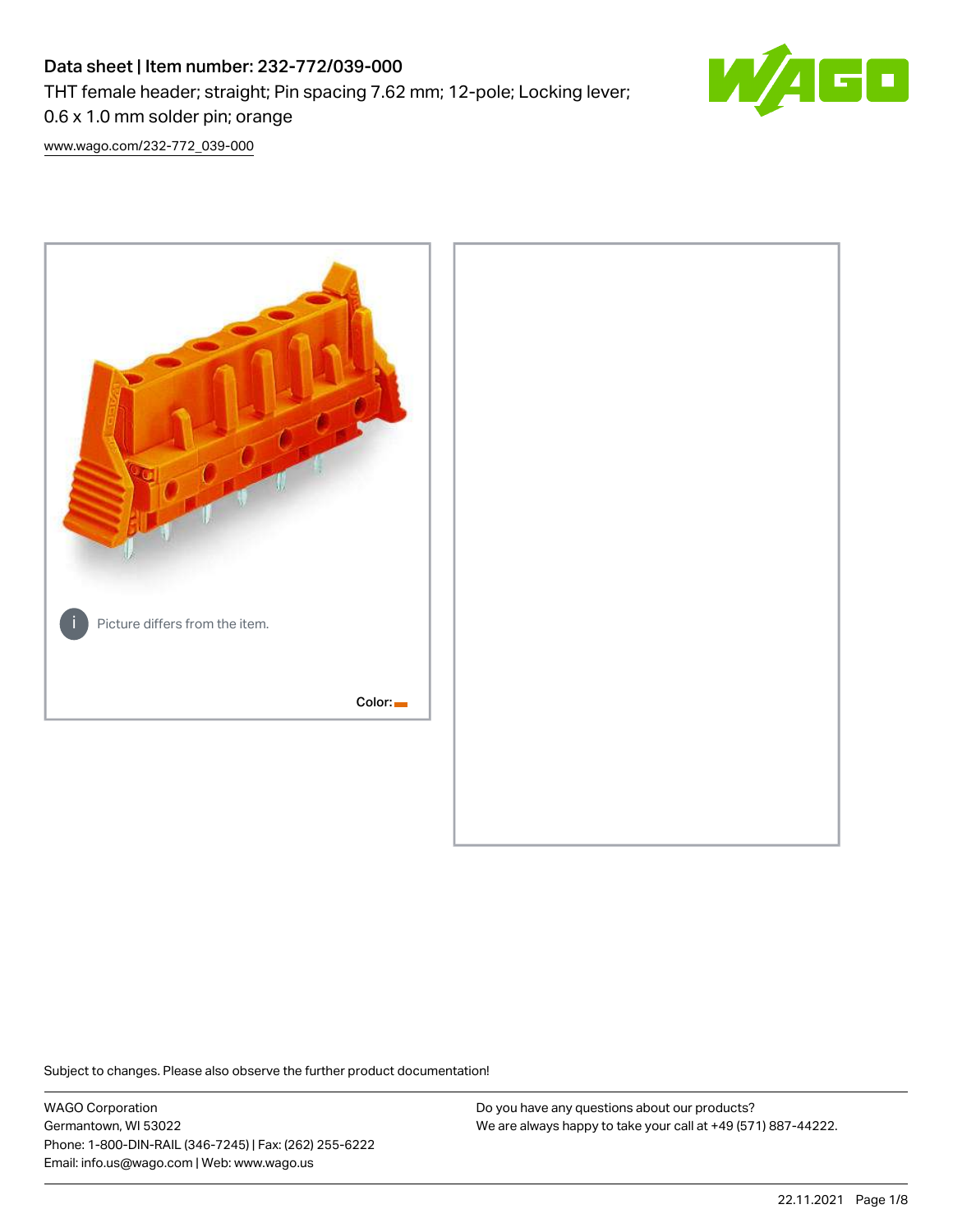

Dimensions in mm

 $L =$  (pole no.  $-1$ ) x pin spacing  $+5.08$  mm

2- to 3-pole female connectors – one latch only

#### Item description

- **H** Horizontal or vertical PCB mounting via straight or angled solder pins
- For board-to-board and board-to-wire connections
- Touch-proof PCB outputs  $\blacksquare$
- $\blacksquare$ Easy-to-identify PCB inputs and outputs
- $\blacksquare$ With coding fingers

Subject to changes. Please also observe the further product documentation! Data

WAGO Corporation Germantown, WI 53022 Phone: 1-800-DIN-RAIL (346-7245) | Fax: (262) 255-6222 Email: info.us@wago.com | Web: www.wago.us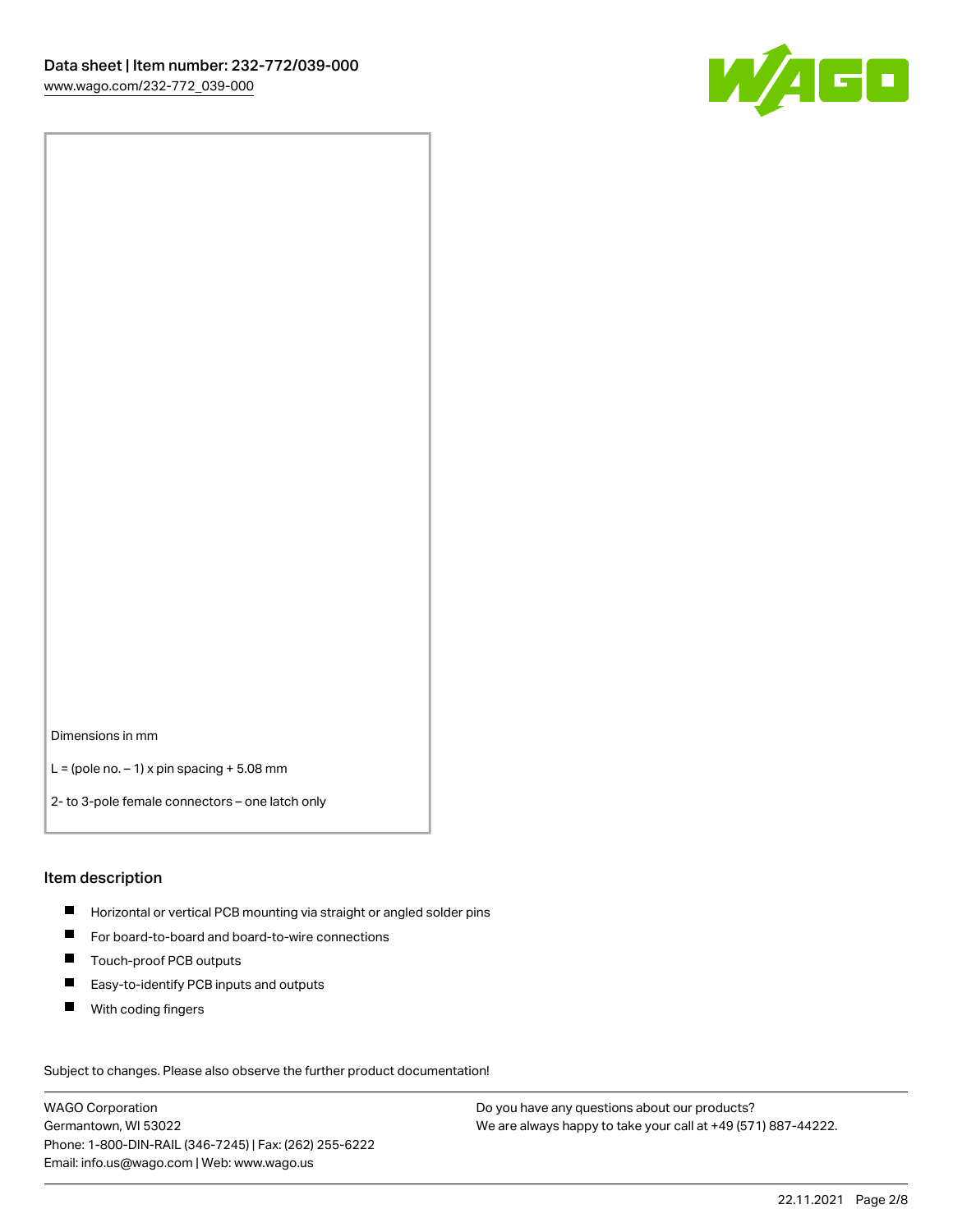

## Data Notes

| Safety information 1 | The <i>MCS – MULTI CONNECTION SYSTEM</i> includes connectors<br>without breaking capacity in accordance with DIN EN 61984. When<br>used as intended, these connectors must not be connected<br>/disconnected when live or under load. The circuit design should<br>ensure header pins, which can be touched, are not live when<br>unmated. |
|----------------------|--------------------------------------------------------------------------------------------------------------------------------------------------------------------------------------------------------------------------------------------------------------------------------------------------------------------------------------------|
| Variants:            | Other pole numbers<br>3.8 mm pin projection for male headers with straight solder pins<br>Gold-plated or partially gold-plated contact surfaces<br>Other versions (or variants) can be requested from WAGO Sales or<br>configured at https://configurator.wago.com/                                                                        |

## Electrical data

## IEC Approvals

| Ratings per                 | IEC/EN 60664-1                                                        |
|-----------------------------|-----------------------------------------------------------------------|
| Rated voltage (III / 3)     | 500 V                                                                 |
| Rated surge voltage (III/3) | 6 kV                                                                  |
| Rated voltage (III/2)       | 630 V                                                                 |
| Rated surge voltage (III/2) | 6 kV                                                                  |
| Nominal voltage (II/2)      | 1000 V                                                                |
| Rated surge voltage (II/2)  | 6 kV                                                                  |
| Rated current               | 12A                                                                   |
| Legend (ratings)            | $(III / 2)$ $\triangle$ Overvoltage category III / Pollution degree 2 |

## UL Approvals

| Approvals per                  | UL 1059 |
|--------------------------------|---------|
| Rated voltage UL (Use Group B) | 300 V   |
| Rated current UL (Use Group B) | 15 A    |
| Rated voltage UL (Use Group D) | 300 V   |
| Rated current UL (Use Group D) | 10 A    |

# Ratings per UL

| Rated voltage UL 1977 | 600 V |
|-----------------------|-------|
| Rated current UL 1977 |       |

Subject to changes. Please also observe the further product documentation!

| <b>WAGO Corporation</b>                                | Do you have any questions about our products?                 |
|--------------------------------------------------------|---------------------------------------------------------------|
| Germantown, WI 53022                                   | We are always happy to take your call at +49 (571) 887-44222. |
| Phone: 1-800-DIN-RAIL (346-7245)   Fax: (262) 255-6222 |                                                               |
| Email: info.us@wago.com   Web: www.wago.us             |                                                               |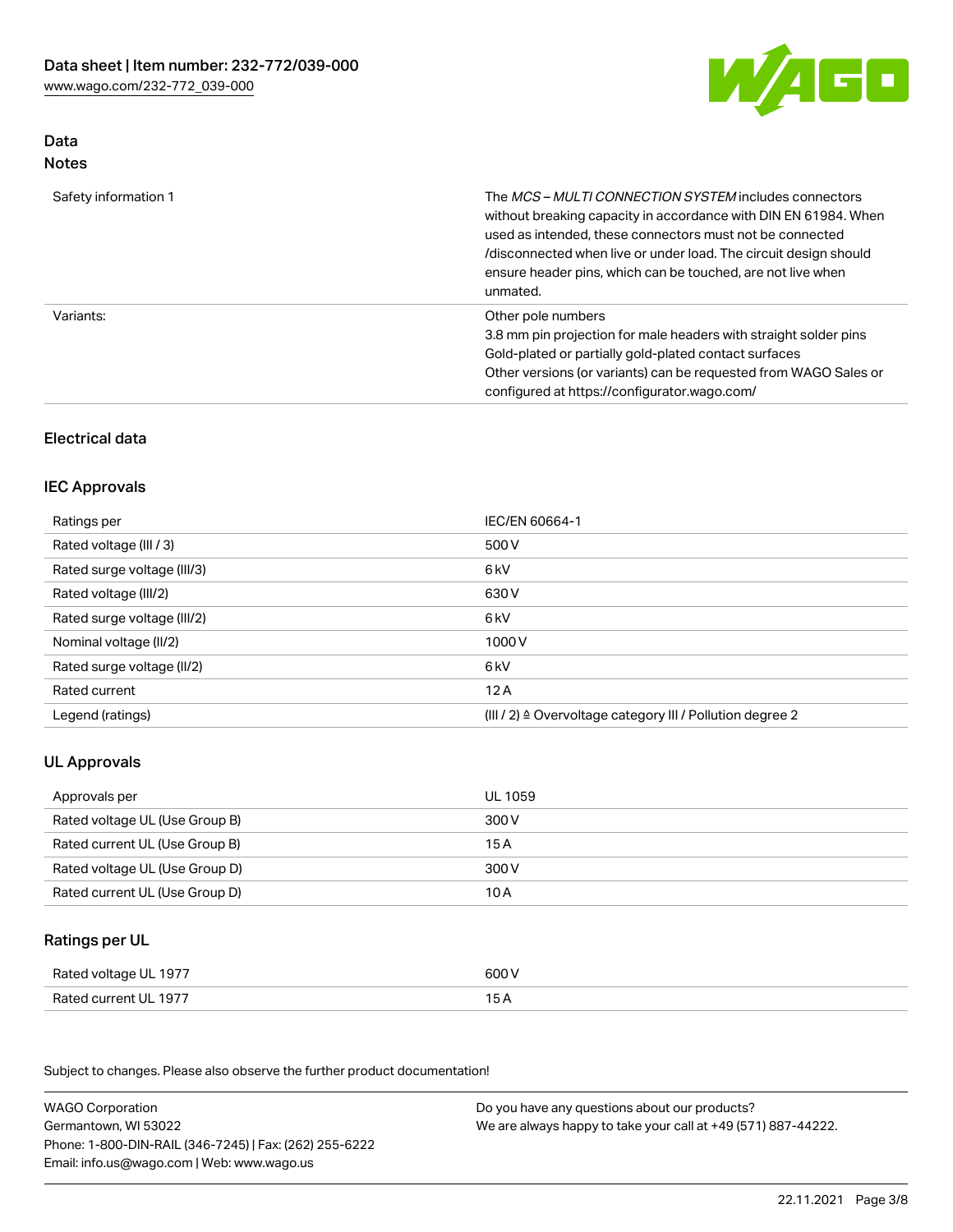

## CSA Approvals

| Approvals per                   | CSA   |
|---------------------------------|-------|
| Rated voltage CSA (Use Group B) | 300 V |
| Rated current CSA (Use Group B) | 15 A  |
| Rated voltage CSA (Use Group D) | 300 V |
| Rated current CSA (Use Group D) | 10 A  |

## Connection data

| Total number of potentials |  |
|----------------------------|--|
| Number of connection types |  |
| Number of levels           |  |

#### Connection 1

# Physical data

| Pin spacing                          | 7.62 mm / 0.3 inch    |
|--------------------------------------|-----------------------|
| Width                                | 104.7 mm / 4.122 inch |
| Height                               | 23.25 mm / 0.915 inch |
| Height from the surface              | 18.25 mm / 0.719 inch |
| Depth                                | 11.6 mm / 0.457 inch  |
| Solder pin length                    | 5 mm                  |
| Solder pin dimensions                | $0.6 \times 1$ mm     |
| Drilled hole diameter with tolerance | $1.3$ $(+0.1)$ mm     |

## Plug-in connection

| Contact type (pluggable connector) | Female header |
|------------------------------------|---------------|
| Connector (connection type)        | for PCB       |
| Mismating protection               | No            |
| Mating direction to the PCB        | $90^{\circ}$  |
| Locking of plug-in connection      | locking lever |

## PCB contact

| PCB Contact            |                                            |
|------------------------|--------------------------------------------|
| Solder pin arrangement | over the entire female connector (in-line) |

Subject to changes. Please also observe the further product documentation!

| <b>WAGO Corporation</b>                                | Do you have any questions about our products?                 |
|--------------------------------------------------------|---------------------------------------------------------------|
| Germantown, WI 53022                                   | We are always happy to take your call at +49 (571) 887-44222. |
| Phone: 1-800-DIN-RAIL (346-7245)   Fax: (262) 255-6222 |                                                               |
| Email: info.us@wago.com   Web: www.wago.us             |                                                               |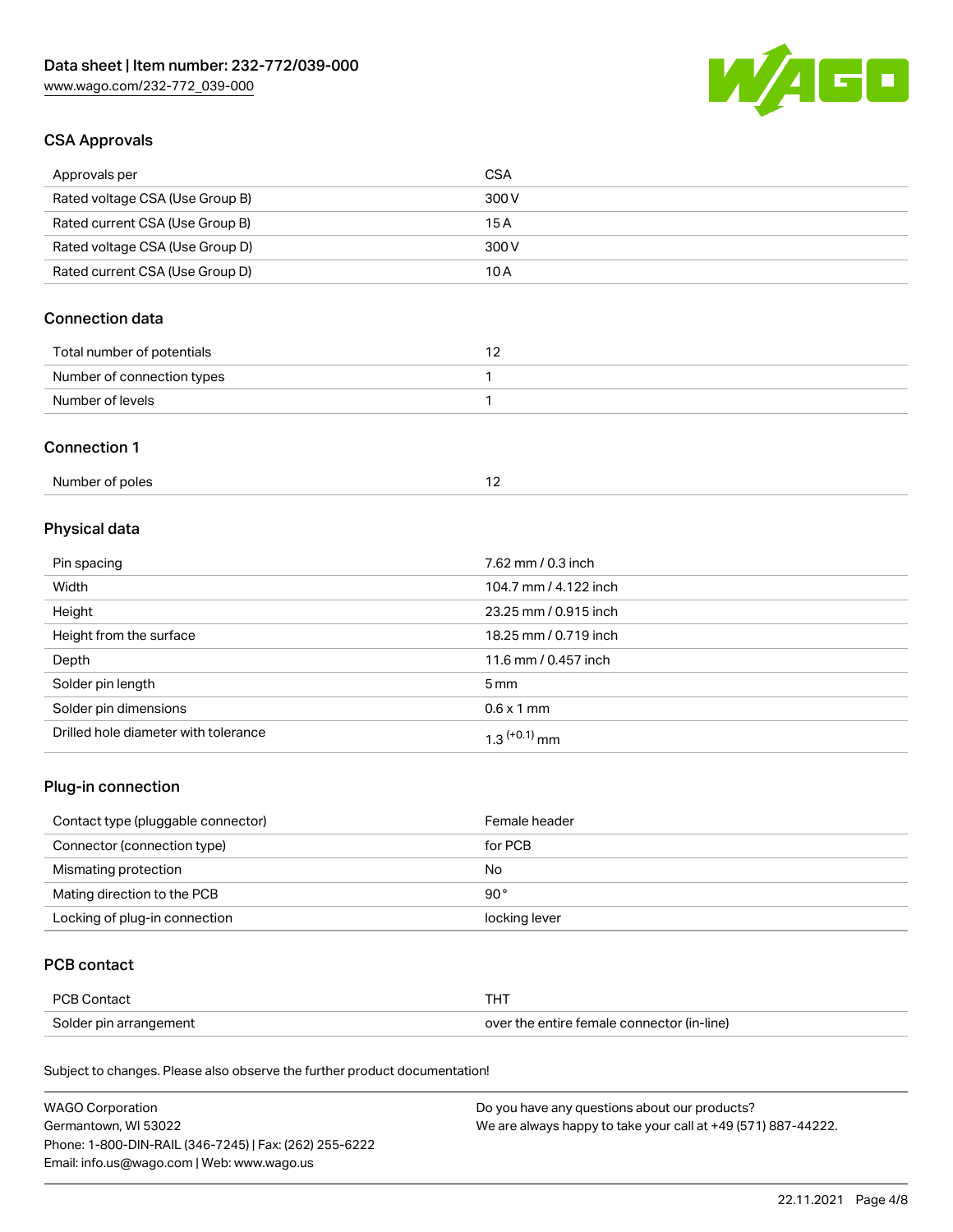

Number of solder pins per potential 1

### Material data

| orange           |
|------------------|
|                  |
| Polyamide (PA66) |
| V <sub>0</sub>   |
| Copper alloy     |
| tin-plated       |
| 1.1 <sub>g</sub> |
|                  |

## Environmental requirements

| Limit temperature range |
|-------------------------|
|-------------------------|

#### Commercial data

| PU (SPU)       | 10 Stück      |
|----------------|---------------|
| Packaging type | box           |
| <b>GTIN</b>    | 4017332538268 |

## Approvals / Certificates

#### Ship Approvals

| Logo                     | Approval                                                | <b>Additional Approval Text</b> | Certificate<br>name                 |
|--------------------------|---------------------------------------------------------|---------------------------------|-------------------------------------|
| ABS                      | ABS<br>American Bureau of Shipping                      | $\overline{\phantom{0}}$        | $19 -$<br>HG15869876-<br><b>PDA</b> |
| <b>BUREAU</b><br>VERITAS | BV<br>Bureau Veritas S.A.                               | IEC 60998                       | 11915/D0 BV                         |
|                          | <b>DNV GL</b><br>Det Norske Veritas, Germanischer Lloyd |                                 | TAE000016Z                          |
| <b>UL-Approvals</b>      |                                                         |                                 |                                     |
| Logo                     | Approval                                                | <b>Additional Approval Text</b> | Certificate<br>name                 |
|                          | <b>UR</b><br>Underwriters Laboratories Inc.             | <b>UL 1977</b>                  | E45171                              |

Subject to changes. Please also observe the further product documentation!

| WAGO Corporation                                       | Do you have any questions about our products?                 |
|--------------------------------------------------------|---------------------------------------------------------------|
| Germantown, WI 53022                                   | We are always happy to take your call at +49 (571) 887-44222. |
| Phone: 1-800-DIN-RAIL (346-7245)   Fax: (262) 255-6222 |                                                               |
| Email: info.us@wago.com   Web: www.wago.us             |                                                               |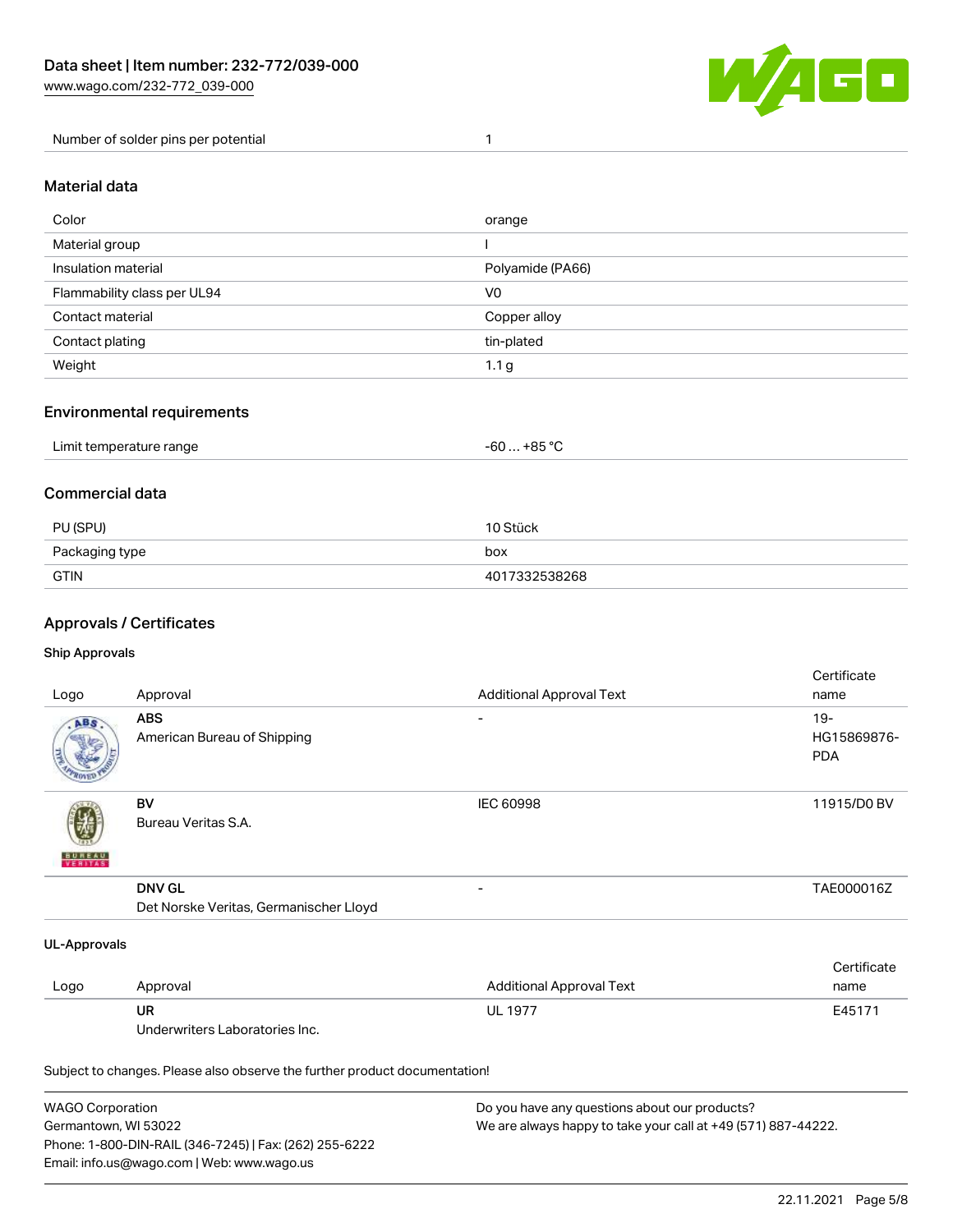

UR Underwriters Laboratories Inc. UL 1059 E45172

 $\boxed{\blacksquare}$ 

## **Counterpart**



Item no.731-642 1-conductor male connector; CAGE CLAMP®; 2.5 mm²; Pin spacing 7.62 mm; 12-pole; 2,50 mm²; orange [www.wago.com/731-642](https://www.wago.com/731-642)

#### Optional accessories

| <b>Testing accessories</b> |  |
|----------------------------|--|
|                            |  |

Testing accessories

| J) | ltem no.: 210-136                    | www.wago.com/210-136 |
|----|--------------------------------------|----------------------|
|    | Test plug; 2 mm Ø; with 500 mm cable |                      |
|    |                                      |                      |

|  | Item no.: 231-662                                                                                       |                      |
|--|---------------------------------------------------------------------------------------------------------|----------------------|
|  | Test plugs for female connectors; for 7.5 mm and 7.62 mm pin spacing; 2,50 mm <sup>2</sup> ; light gray | www.wago.com/231-662 |
|  |                                                                                                         |                      |

## Downloads Documentation

| <b>Additional Information</b> |            |        |          |
|-------------------------------|------------|--------|----------|
| Technical explanations        | 2019 Apr 3 | pdf    | Download |
|                               |            | 2.0 MB |          |

## CAD files

## CAE data

| EPLAN Data Portal 232-772/039-000 | URL | Download |
|-----------------------------------|-----|----------|
| EPLAN Data Portal 232-772/039-000 | URL | Download |

#### PCB Design

Subject to changes. Please also observe the further product documentation!

WAGO Corporation Germantown, WI 53022 Phone: 1-800-DIN-RAIL (346-7245) | Fax: (262) 255-6222 Email: info.us@wago.com | Web: www.wago.us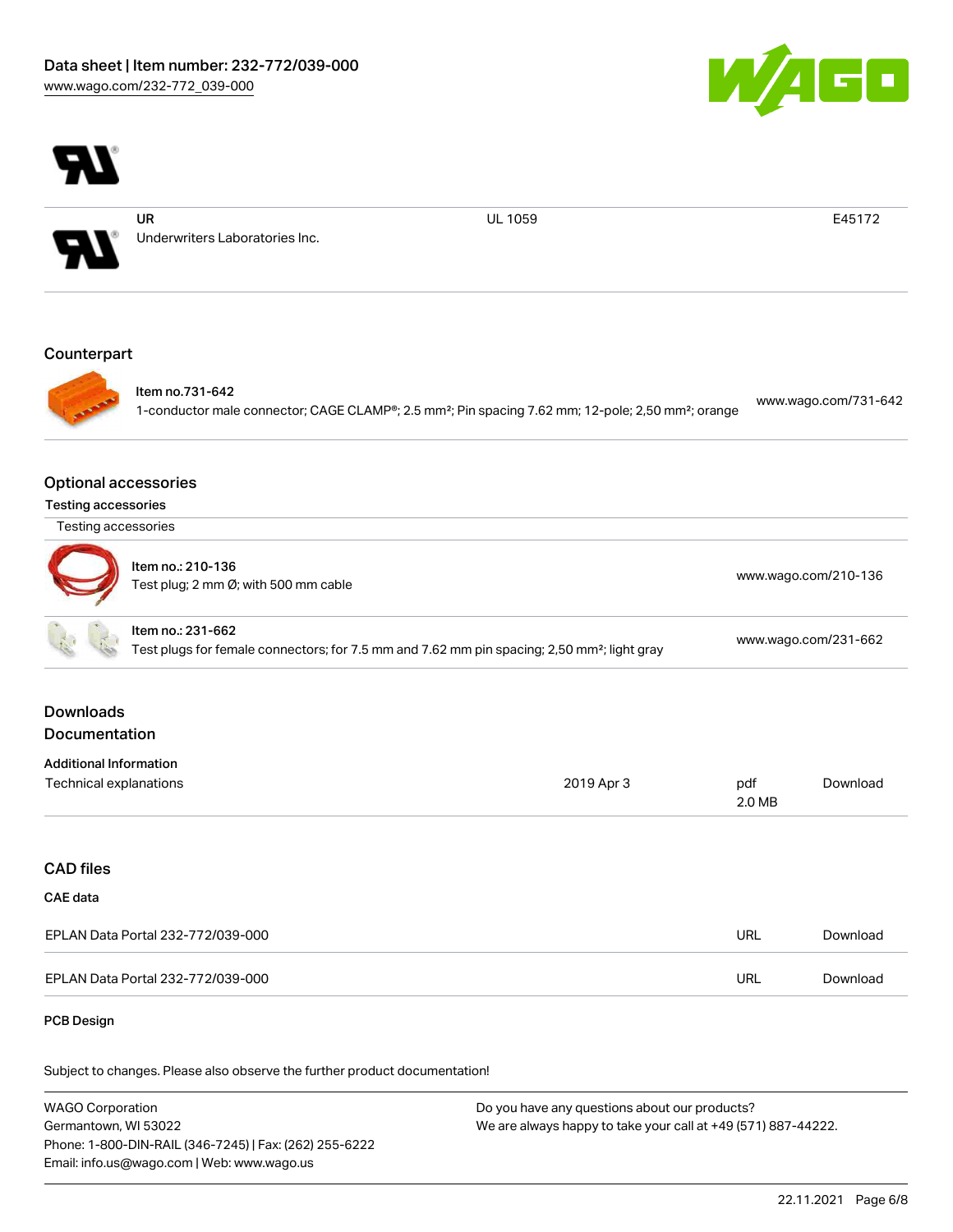

URL [Download](https://www.wago.com/global/d/UltraLibrarian_URLS_232-772_039-000)

Symbol and Footprint 232-772/039-000

CAx data for your PCB design, consisting of "schematic symbols and PCB footprints", allow easy integration of the WAGO component into your development environment.

#### Supported formats:

- П Accel EDA 14 & 15
- $\blacksquare$ Altium 6 to current version
- $\blacksquare$ Cadence Allegro
- $\blacksquare$ **DesignSpark**
- $\blacksquare$ Eagle Libraries
- $\blacksquare$ KiCad
- $\blacksquare$ Mentor Graphics BoardStation
- $\blacksquare$ Mentor Graphics Design Architect
- $\blacksquare$ Mentor Graphics Design Expedition 99 and 2000
- $\blacksquare$ OrCAD 9.X PCB and Capture
- П PADS PowerPCB 3, 3.5, 4.X, and 5.X
- $\blacksquare$ PADS PowerPCB and PowerLogic 3.0
- $\blacksquare$ PCAD 2000, 2001, 2002, 2004, and 2006
- $\blacksquare$ Pulsonix 8.5 or newer
- $\blacksquare$ STL
- $\blacksquare$ 3D STEP
- $\blacksquare$ TARGET 3001!
- $\blacksquare$ View Logic ViewDraw
- П Quadcept
- $\blacksquare$ Zuken CadStar 3 and 4
- $\blacksquare$ Zuken CR-5000 and CR-8000

PCB Component Libraries (EDA), PCB CAD Library Ultra Librarian

#### Environmental Product Compliance

#### Compliance Search

| Environmental Product Compliance 232-772/039-000                                    | URL | Download |
|-------------------------------------------------------------------------------------|-----|----------|
| THT female header; straight; Pin spacing 7.62 mm; 12-pole; Locking lever; 0.6 x 1.0 |     |          |
| mm solder pin; orange                                                               |     |          |

#### Installation Notes

Subject to changes. Please also observe the further product documentation!

WAGO Corporation Germantown, WI 53022 Phone: 1-800-DIN-RAIL (346-7245) | Fax: (262) 255-6222 Email: info.us@wago.com | Web: www.wago.us